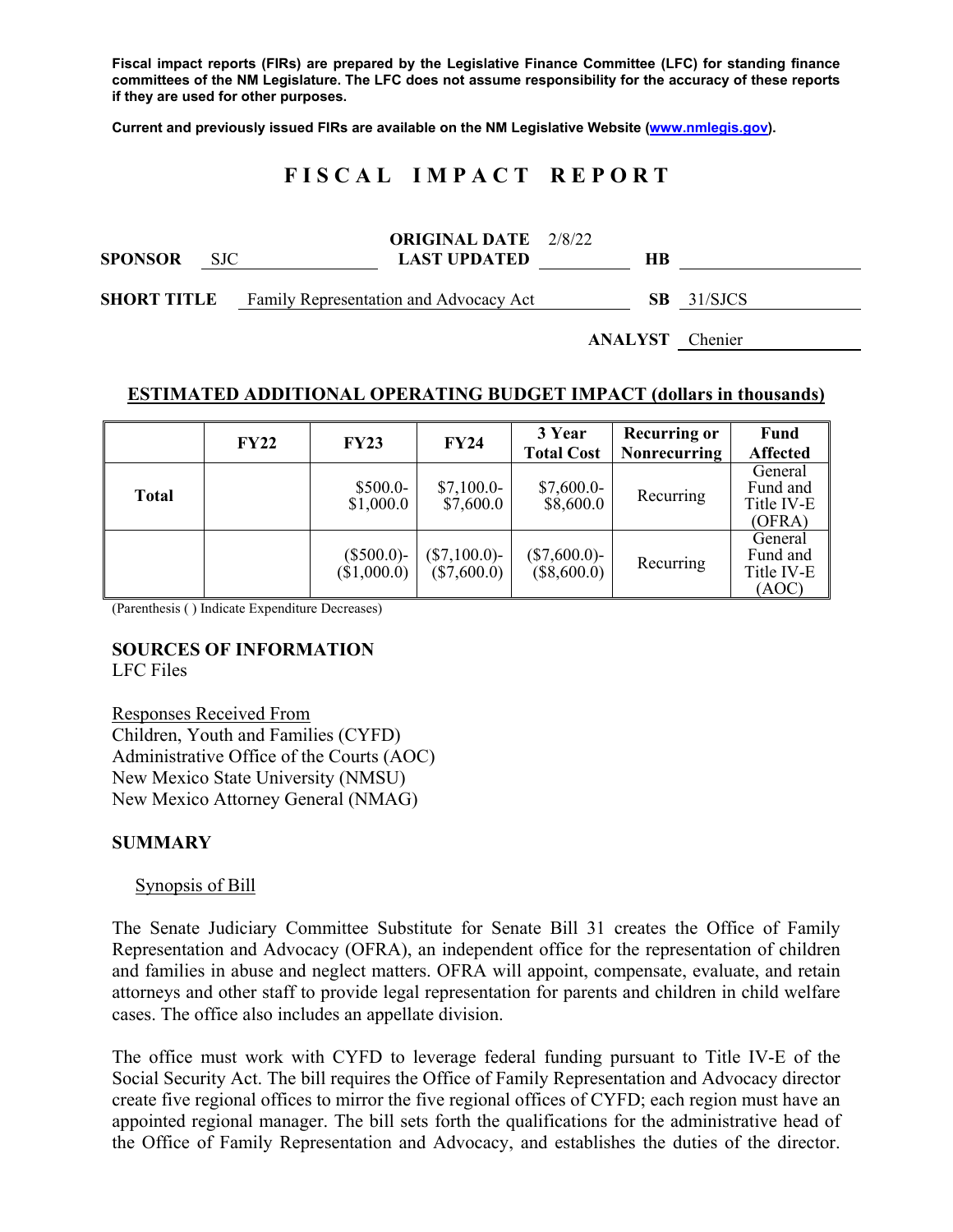#### **Senate Bill 31/SJCS – Page 2**

Additionally, the bill creates the Family Representation and Advocacy Oversight Commission with 13 members. The members will serve limited terms and will include members with expertise in family representation appointed by the governor, members appointed by the chief justice of the New Mexico Supreme Court, members that either served as a children's court judge or attorneys in the child welfare system, and members with lived experience.

The commission is tasked with independent oversight of the office and with reviewing and approving standards, providing guidance and support to the director, reviewing and approving fair and consistent policies for the operation of the office, and provision of services to children and adults whose children are or are at risk of being placed in the legal custody of CYFD. The bill sets forth how the oversight commission will meet and what the commission's powers and duties are.

# **FISCAL IMPLICATIONS**

This bill does not contain an appropriation.

AOC said that initially, the OFRA will begin operations using the current court appointed attorney fee fund (CAAFF) budget, including federal Title IV-E funds. AOC would likely enter into a memorandum of understanding for the first year of OFRA operation. In subsequent years, appropriations for OFRA would have to be reduced at AOC and established at OFRA.

The current CAAFF budget consists of appropriations averaging \$6,213,000 plus a special carryover allotment of up to \$500 thousand in unexpended funds from fiscal year  $2021$ .<sup>1</sup> Additional funds anticipated in the CAAFF budget in FY22 consist of reimbursement draws of indirect federal funds from Title IV-E Social Security Act pursuant to a joint powers agreement with CYFD.

AOC also said the Supreme Court's Family Representation Commission (FRC) hired a consultant to conduct a cost-benefit analyses study. Annual cost benefits, once the office is fully operational, are estimated by the FRC to range from \$5 million to almost \$12 million, primarily derived from shorter lengths of stay in state custody. At a minimum, these benefits are predicted to substantially offset costs, and could result in net savings for the state over time. Additional cost savings, not monetized in the analysis, are predicted to result from reduced court, attorney, and other legal costs as well as savings in Medicaid and other public programs.

CYFD said OFRA must work closely with CYFD to leverage federal funding pursuant to Title IV-E of the Social Security Act. Currently, AOC contracts with independent attorneys or with law firms to provide for the representation of parents and children in child welfare cases. Under the bill, AOC would no longer contract or provide funding for these services. Instead, recurring general funds would be needed to fund OFRA operations. While CYFD would work with OFRA to leverage funds relative to children and families in abuse and neglect matters, this funding would likely be insufficient to fund all OFRA's operations.

CYFD is the Title IV-E agency for the state identified by the federal government. CYFD has an agreement with AOC to provide AOC the avenue to draw down IV-E revenues as it relates to

 $\overline{a}$ <sup>1</sup> Representing indirect federal funds authorized by Title IV-E of the Social Security Act.